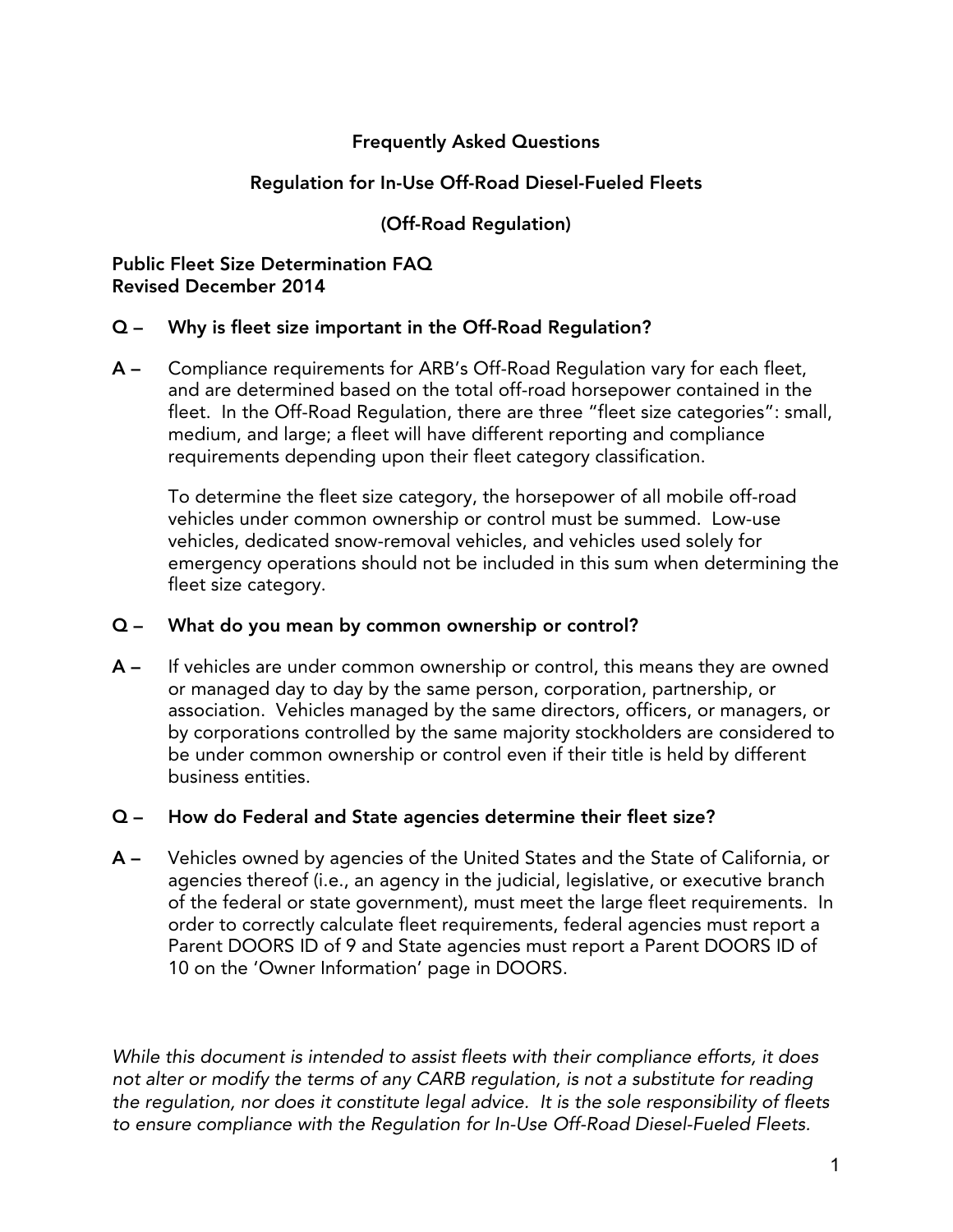Federal and state fleets may still comply and report as separate entities or as an identified fleet portion; however, they must still meet the large fleet requirements, regardless of total off-road horsepower in the fleet.

# Q – Are school districts and universities exempt from the Off-Road Regulation?

A – No. All school districts and public universities are subject to the Off-Road Regulation. Please see the questions and answers below for more information on determining fleet size for these entities.

## Q – Are California state universities such as the University of California and State University campuses considered state fleets?

A – Yes. University of California (UC) and California State University (CSU) campuses are all considered state fleets under the Off-Road Regulation. Therefore, UCs and CSUs that own off-road equipment affected by the regulation must report and comply with the large fleet requirements and deadlines, regardless of the total horsepower at each campus. Each campus may report and comply individually, as long as each campus meets the compliance requirements and deadlines for large fleets.

# Q – Are private universities considered state or public fleets?

A – No. Private universities are not considered state or public fleets. To determine the fleet size for a private university, please see the FAQ for private fleet size determination, which is available under "Regulation FAQ's" in the Off-Road [Zone](https://gcc01.safelinks.protection.outlook.com/?url=http%3A%2F%2Farb.ca.gov%2Foffroadzone&data=02%7C01%7Camritpal.sandhu%40arb.ca.gov%7C605e4c443fff414a811708d79527456c%7C9de5aaee778840b1a438c0ccc98c87cc%7C0%7C0%7C637141868211008468&sdata=lMba7UNK%2BHlEO0JfmY3RzymXNYHtIpf9y2wEjIWNMco%3D&reserved=0) at [http://arb.ca.gov/offroadzone.](http://arb.ca.gov/offroadzone)

# Q – Are private schools considered local municipal fleets?

A – No. Private schools are not considered local municipal fleets. To determine the fleet size for a private school, please see the FAQ for private fleet size determination, which is available under "Regulation FAQ's" in the *Off-Road* [Zone](https://gcc01.safelinks.protection.outlook.com/?url=http%3A%2F%2Farb.ca.gov%2Foffroadzone&data=02%7C01%7Camritpal.sandhu%40arb.ca.gov%7C605e4c443fff414a811708d79527456c%7C9de5aaee778840b1a438c0ccc98c87cc%7C0%7C0%7C637141868211008468&sdata=lMba7UNK%2BHlEO0JfmY3RzymXNYHtIpf9y2wEjIWNMco%3D&reserved=0) at [http://arb.ca.gov/offroadzone.](http://arb.ca.gov/offroadzone)

# Q – What is a local municipality?

A – A "local municipality" means a city, county, city and county, special district, or other public agency, or two or more public entities acting jointly, or the duly constituted body of an Indian reservation or rancheria. Agencies of the United States of America or the State of California, and departments, divisions, public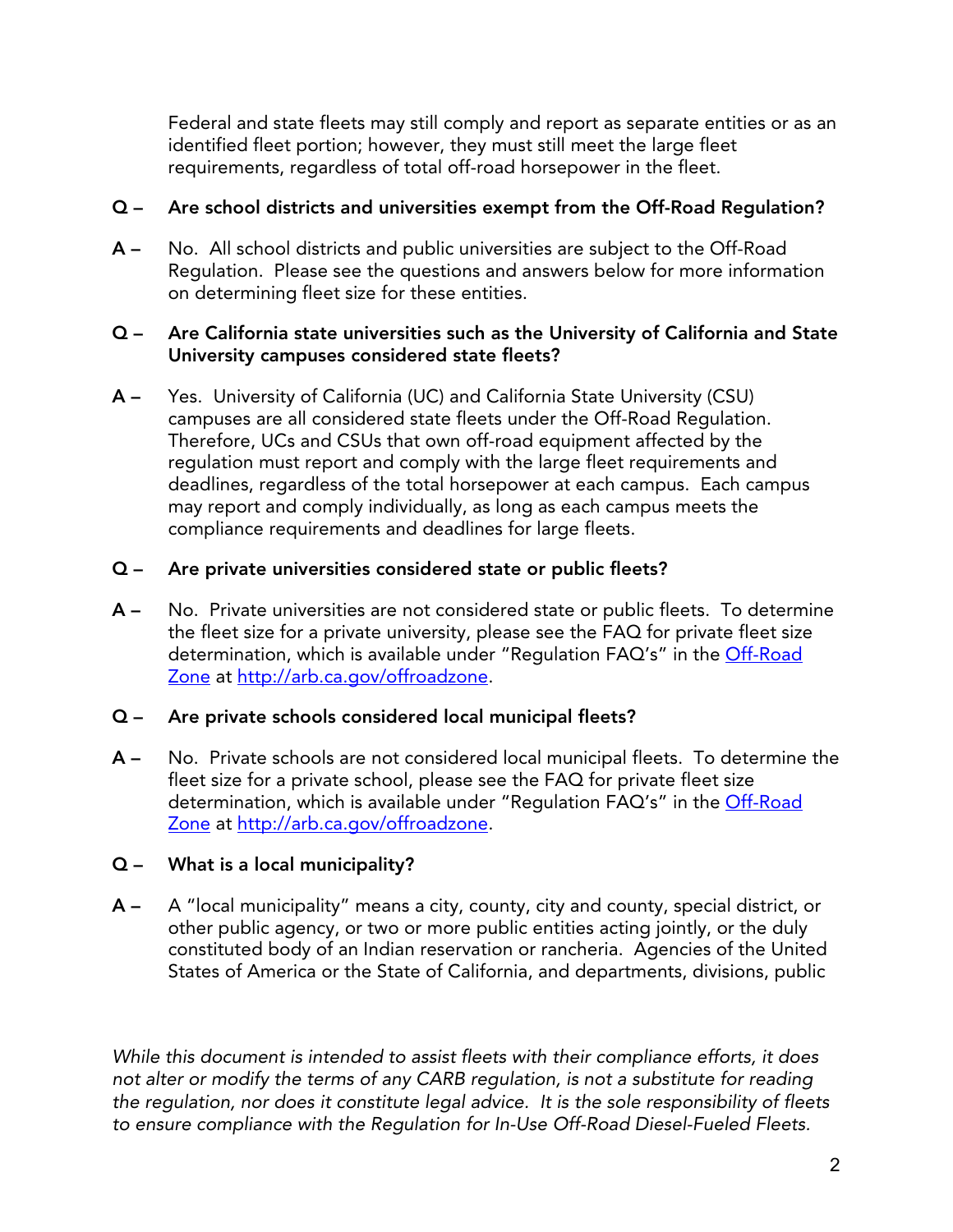corporations, or public agencies of this State or of the United States are not considered local municipalities.

# Q – How do local municipalities determine their fleet size?

A – For the purpose of determining the fleet size category of a local municipality, a municipality should first determine if it is a low-population county local municipality fleet (see below). Such fleets are considered small no matter what their horsepower. Then, local municipalities must consider that departments within a county or city or other local municipality are considered under common ownership and control because they are under the same management or "director". Therefore, the total horsepower of all the departments must be summed to determine the overall fleet size category of small, medium, or large to be used for each department's fleet[\\*](#page-2-0). The departments of a city or county or other local municipality can still report and comply separately; however, they must comply with the requirements of the fleet size category of the local municipality. For example, if the road maintenance department of a county was a small fleet, but the county overall contained over 5,000 hp (a large fleet), the road maintenance department could report and comply separately from the rest of the county fleets, but they would still have to meet the requirements of a large fleet beginning in 2014.

However, if a separate agency related to a city or county, such as a special district, has its own funding source and management, it would be considered a separate local municipality and fleet because it is not under common ownership or control with the city or county. A local municipal fleet of this type would determine its fleet size category based solely on the total horsepower in its fleet, and would not have to comply with the fleet size category requirements of the city or county in which it resides.

# Q – What is a low-population county local municipality fleet?

- A A "low-population county local municipality fleet" is a fleet that meets one of the following criteria:
	- A fleet owned by a local municipality that is located in a county as defined in title 13, CCR, section 2022(b)(2) and identified in section 2022(c)(2), Table 2. The low population counties per title 13, CCR, section 2022(c)(2) are: Alpine,

<span id="page-2-0"></span><sup>-</sup>\* This is different than how fleet ownership is handled in ARB's Fleet Rule for Public Agencies and Utilities. Under that regulation, individual departments in a city or county can be completely separate fleets because the regulation's provisions do not differ based on fleet size.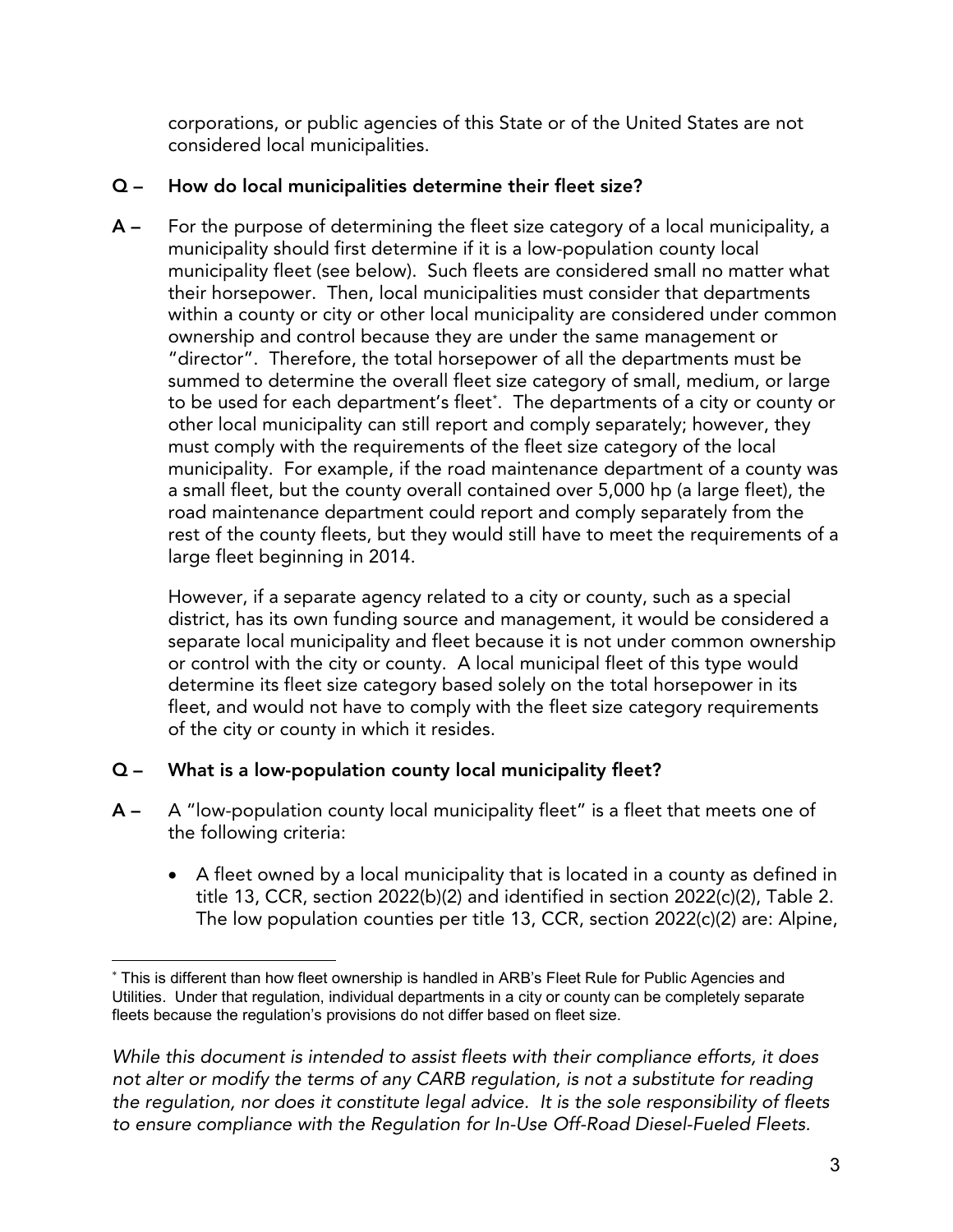Amador, Calaveras, Colusa, Del Norte, Glenn, Inyo, Lake, Lassen, Mariposa, Mendocino, Modoc, Mono, Nevada, Plumas, San Benito, Sierra, Siskiyou, Sutter, Tehama, Trinity, Tuolumne, and Yuba county. A map of the low population counties is shown in Figure 1 below.



• A fleet owned by a local municipality that is not located in a low-population county but that has requested and has received ARB Executive Officer approval to be treated like a municipality in a low population county using the criteria set forth in title 13, CCR, section 2022.1(c)(4).

Figure 1: Low population counties

Low-population local municipal fleets are treated as small fleets even if their total horsepower exceeds 2,500 horsepower.

To apply for the low-population county local municipality fleet status, or to obtain information on the Fleet Rule for Public Fleets and Utilities, please see ARB's website at [http://www.arb.ca.gov/msprog/publicfleets/publicfleets.htm.](http://www.arb.ca.gov/msprog/publicfleets/publicfleets.htm)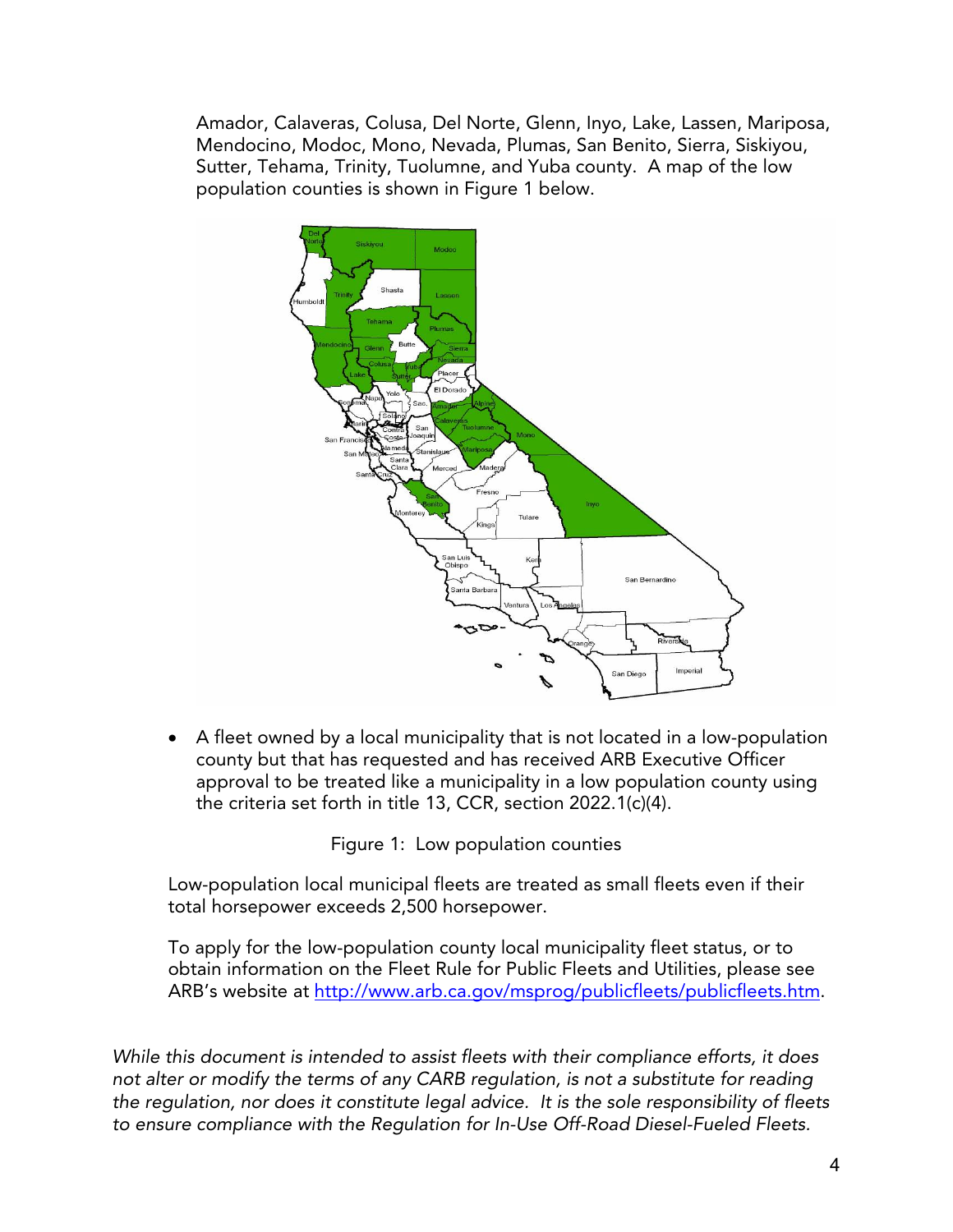## Q – What is a captive attainment area fleet?

A – Captive attainment area fleets are fleets or fleet portions in which all of the vehicles operate exclusively within the following counties: Alpine, Colusa, Del Norte, Glenn, Humboldt, Lake, Lassen, Mendocino, Modoc, Monterey, Plumas, San Benito, San Luis Obispo, Santa Barbara, Santa Cruz, Shasta, Sierra, Siskiyou, Trinity, Tehama, Yuba, and the portion of Sonoma County that lies within the boundaries of the North Coast Air Basin. Captive attainment area fleets are treated as small fleets even if their total horsepower exceeds 2,500 horsepower. Federal and State agencies cannot be considered captive attainment area fleets and must meet the large fleet requirements.

### Q – What is a non-profit training center, and what is my fleet size if I qualify as this type of fleet?

A – A non-profit training center is an entity that operates a program for training in the use of off-road vehicles and that (A) is a community college program that trains students in the use of off-road vehicles or (B) qualifies as a non-profit or not-for-profit organization under title 26 Internal Revenue Code section 501(a), (c)(3), (c)(5), or (c)(6). Any vehicles that are not used for an off-road training program are not considered part of a non-profit training center and must be considered a separate fleet. Non-profit training centers are treated as small fleets even if their total horsepower exceeds 2,500 horsepower.

### Q – My fleet's total horsepower is less than 500 hp. Do I still have to meet the small fleet requirements?

A – No. As an option, you can choose to phase out all of your fleet's Tier 0 and Tier 1 vehicles and replace them with Tier 2 or greater vehicles according to the phase-out schedule specified in section 2449(e), and shown below.